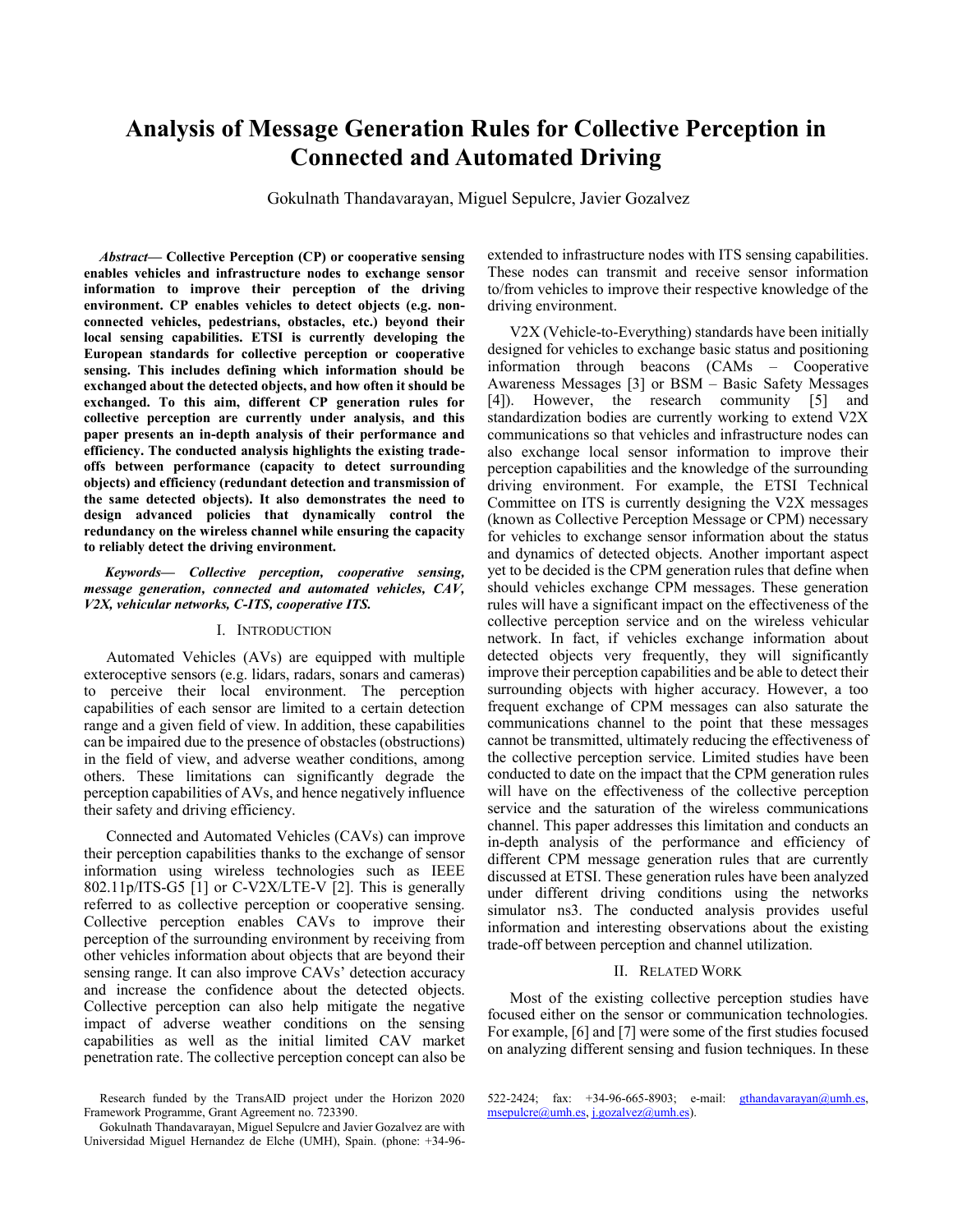two studies, the raw sensed information was directly exchanged between vehicles. Alternatively, Kim *et al*. [\[8\]](#page-5-7) investigated the exchange of raw sensor data, processed metadata (e.g. lane information represented in the point cloud) and compressed data (e.g. images from camera sensor) for collective perception. The results show that the communication delay increases with the amount of data transmitted so unnecessary data should be avoided. To minimize the bandwidth required for collective perception and reduce the latency, [\[9\]](#page-5-8) investigated the concept of sharing detected object data instead of raw sensor data. In this study, authors experimentally evaluate through field tests the transmission latency and range for different message sizes and rates. Günther *et al*. [\[10\]](#page-5-9) extended the message concept proposed in [\[9\]](#page-5-8) for collective perception with different containers in order to specify the detected object parameters, sensor configurations and the characteristics of the transmitting vehicle. This information is used by the receiving vehicle to perform the coordinate transformation and locate the detected objects. The efficiency of the proposed message is investigated with an obstacle avoidance scenario with two vehicles. The results shows that the proposed solution allows vehicles to detect earlier a possible obstruction and hence augments the reaction time to handle a potential safety risk. The collective perception message concept proposed in [\[10\]](#page-5-9) was evaluated under different low traffic densities i[n \[11\]](#page-5-10) and high traffic densities in [\[12\].](#page-5-11) Both studies considered different priority queues and Decentralized Congestion Control (DCC) mechanisms [\[13\].](#page-5-12) These studies analyse the awareness ratio and channel load for scenarios with different CAVs market penetration rates. They conclude that collective perception or cooperative sensing increases the awareness of the driving environment but could also increase the network congestion. Suggestions were made by the authors to incorporate collective perception information in the existing CAM [\[3\]](#page-5-2) or move collective perception messages from the control to a service channel [\[14\].](#page-5-13) Alternately, Gani *et al*. [\[5\]](#page-5-4) analyze the advantages of jointly controlling the transmission rate and length of cooperative sensing messages rather than controlling them separately. The studies discussed so far focus mainly on V2V (Vehicle to Vehicle) communications. Wang *et al*. highlight in [\[15\]](#page-5-14) the possibility to utilize V2I (Vehicle to Infrastructure) communications to support collective perception at lower CAVs penetration rates.

This study extends existing CP literature by providing an in-depth analysis of the performance and efficiency of different CPM generation rules under different traffic densities. The objective is to investigate the effectiveness of the CPM generation rules (i.e. the capacity of vehicles to accurately be aware of their surrounding driving environment), and also the communications overhead and CP-related redundancy that they generate. This analysis provides important information to further optimize the CPM generation rules so that the CP effectiveness can be maintained while reducing the communications overhead to avoid saturating the communications channel.

# III. CPM STANDARDIZATION

ETSI TC ITS WG1 is currently working on the standardization of the Collective Perception Service (CPS) through the work items DTS/ITS-00167 and DTR/ITS-00183. The current developments are described in the Technical Report i[n \[16\]](#page-5-15) that will serve as a baseline for the specification of CPS in ETSI TS 103 324. The document reports the CPM format and its Data Elements, and the current CPM generation rules. In addition, the document discusses on the use of message fragmentation and segmentation for large CPM messages, and the need to utilize multiple channels to avoid saturating the control channel.

The current structure of the CPM includes an ITS PDU header and 4 types of containers: one Management Container, one Station Data Container, one or more Sensor Information Containers, and one or more Perceived Object Containers (POCs) [\[16\].](#page-5-15) The ITS PDU header was specified in [\[17\]](#page-5-16) and includes Data Elements such as protocol version, the message ID and the Station ID. The Management Container is mandatory and provides basic information about the transmitting vehicle, including its type and position. The position is used to reference the detected objects. The Station Data Container is optional and includes additional information about the transmitting vehicle, such as its speed, heading, or acceleration. Part of this information is also included in the CAM transmitted by the same vehicle, but it is also needed in the CPM. If this information was not included in the CPM, the transmitting vehicle dynamics would need to be estimated by the receiving vehicle from the last received CAM. This estimation could reduce the accuracy of the positioning and speed estimation of the transmitting vehicle and its perceived objects.

The Sensor Information Containers describe the sensing capabilities of the transmitting vehicle. The Sensor Information Containers are used by receiving vehicles to derive the areas that are currently sensed by nearby vehicles. A Sensor Information Container includes the ID of a sensor, its type (e.g. radar, lidar or a sensor fusion system) and its detection area, among other Data Elements. Up to ten Sensor Information Containers can be included in a CPM.

The POCs describe the dynamic state and properties of the detected objects. Each POC includes information about a detected object, including its object ID, the ID of the sensor that detected it, the time of measurement, the distance between the detected object and the transmitting vehicle in the XY-plane, and the speed and dimensions of the object, among others. A single CPM can include up to 255 POCs. Multiple POCs could report information about the same detected object but obtained with different sensors. Alternatively, the sensed information could also be fused and reported in a single POC. The first approach reduces the computational needs and processing delays at the transmitting vehicle but may increase the channel load and processing needs at the receiver.

#### IV. CPM GENERATION RULES

The CPM generation rules should define how often a CPM is generated by the transmitting vehicle and which information (detected objects and sensors information) is included in the CPM. Periodic and dynamic policies are being investigated and discussed as part of the ETSI standardization process.

The periodic policy generates CPMs periodically every *T\_GenCpm*. In every CPM, the transmitting vehicle includes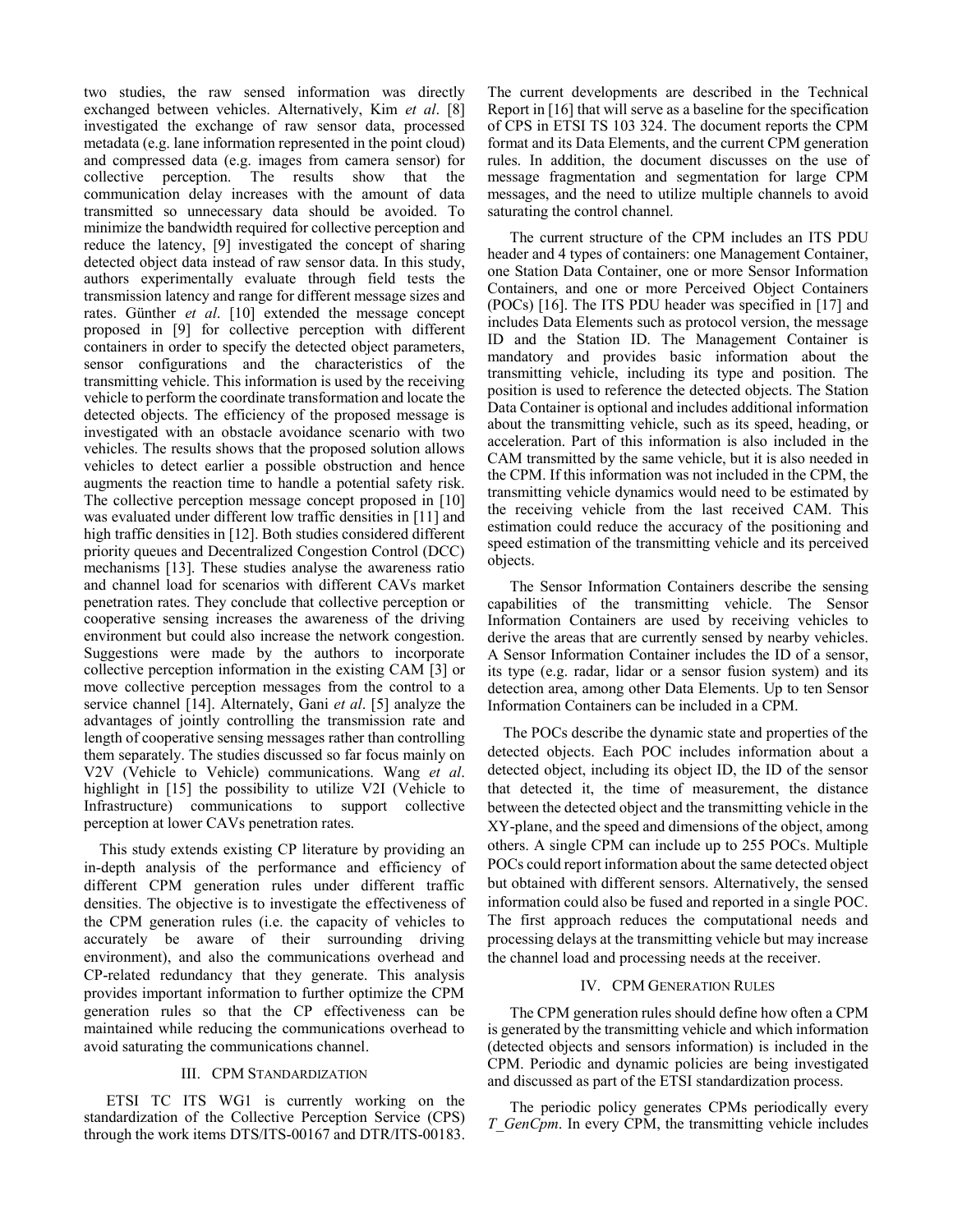the information about all the objects it has detected. The CPM should be transmitted even if no objects are detected. The periodic policy is being used as a baseline in the standardization process to compare its performance and efficiency with more advanced policies such as the dynamic one. With the dynamic policy, the transmitting vehicle checks every *T\_GenCpm* if the environment has changed and it is necessary to generate and transmit a new CPM. If it is, the vehicle also decides the objects that should be included in the CPM. A vehicle generates a new CPM if it has detected a new object, or any of the following conditions are satisfied for any of the previously detected objects:

- 1. Its absolute position has changed by more than 4m since the last time it was included in a CPM.
- 2. Its absolute speed has changed by more than 0.5m/s since the last time it was included in a CPM.
- 3. The last time the object was included in a CPM was 1 second ago.
- 4. It is classified as Vulnerable Road User (VRU) or an animal.

All new detected objects and those that satisfy at least one of the previous conditions are included in the CPM. In all the generated CPMs, the Management Container, the Station Data Container are included, but the Sensor Information Containers are added only once per second. If no object satisfies the previous conditions, a CPM is still generated every second, but only including the Management Container, the Station Data Container and the Sensor Information Containers. It should be noted that these CPM generation rules are an adaptation of the CAM generation rules [\[3\]](#page-5-2) for detected objects. In addition, these generation rules are preliminary and only a first proposal (hence subject to possible changes in the final specifications) that must be now carefully analyzed to understand its road traffic and communication implications.

#### V. SCENARIO

This study evaluates the impact of the CPM generation rules through simulations using ns3 and SUMO. We have extended ns3 with a CPS component and different onboard sensors. The CPS component implements the periodic and the dynamic CPM generation rules. Two different periodic policies with 10Hz (*T\_GenCpm*=0.1s) and 2Hz (*T\_GenCpm*=0.5s) have been considered as a baseline in this study. In the dynamic policy, the *T\_GenCpm* parameter has been set to 0.1s, so that the maximum CPM rate is 10Hz. The CPM size is dynamically calculated by the transmitting vehicle based on the number of containers in each CPM. The size of each container has been estimated offline using the current ASN.1 definition of the CPM [\[16\].](#page-5-15) To this aim, we have generated 10<sup>4</sup> standard-compliant CPMs and Table I reports the average size of containers that is used in this study. In our scenario, each vehicle is equipped with two on-board sensors [\[16\].](#page-5-15) Sensor 1 has 65m range and a field of view of  $\pm 40$ degrees. Sensor 2 has 150m range and a field of view of  $\pm$ 5 degrees. The sensor shadowing effect (sensor masking) is implemented in the XY-plane. We assume that the sensors can detect only the vehicles that are in their Line-of-Sight (LOS) [\[15\]](#page-5-14) and that the objects detected by the two sensors are fused.

The traffic scenario is a six-lane highway with 5km length and a lane width of 4 meters. We simulate two different traffic densities following the 3GPP guidelines for V2X simulations [\[18\].](#page-5-17) The high traffic density scenario (120veh/km) has a maximum speed of 70km/h, while the lower one (60veh/km) has a speed limit of 140km/h. For each traffic density, this study considers different speeds per lane. The speeds have been selected based on statistics of a typical 3-lane US highway obtained from the PeMS database [\[19\].](#page-5-18) Vehicles measure 5m x 2m. To avoid boundary effects, statistics are only taken from the vehicles located in the 2km around the center of the simulation scenario. The configuration of the scenario is summarized in Table II.

All vehicles are equipped with an ITS-G5 transceiver (100% penetration) and operate in the same channel. The propagation effects are modeled using the Winner+ B1 propagation model following 3GPP guidelines [\[18\].](#page-5-17) The communication parameters are summarized in Table III.

TABLE I. CPM CONTAINERS

| <b>CPM Container</b>          | <b>Size</b> |
|-------------------------------|-------------|
| ITS PDU header                |             |
| Management Container          | 121 Bytes   |
| <b>Station Data Container</b> |             |
| Sensor Information Container  | 35 Bytes    |
| Perceived Object Container    | 35 Bytes    |

TABLE II. SCENARIO

|                 | <b>Values</b>               |                             |  |
|-----------------|-----------------------------|-----------------------------|--|
| Parameter       | Low traffic density         | <b>High traffic density</b> |  |
| Highway length  | 5km                         |                             |  |
| Number of lanes | 6 (3 per driving direction) |                             |  |
| Traffic density | $60$ veh/km                 | $120$ veh/km                |  |
| Speed per lane  | $140$ km/h                  | $70 \text{ km/h}$           |  |
|                 | $132$ km/h                  | $66 \text{ km/h}$           |  |
|                 | $118 \text{ km/h}$          | 59 km/h                     |  |

TABLE III. COMMUNICATION PARAMETERS

| Parameter                       | <b>Values</b>    |
|---------------------------------|------------------|
| Transmission power              | 23dBm            |
| Antenna gain (tx and rx)        | 0dBi             |
| Channel bandwidth/carrier freq. | 10MHz / 5.9GHz   |
| Noise figure                    | 9dB              |
| Energy detection threshold      | $-85dBm$         |
| Data rate                       | 6Mbps (QPSK 1/2) |

VI. EVALUATION

### *A. Operation*

Before analyzing the performance and efficiency of each CPM generation policy, it is necessary to better understand their operation. To this aim, we focus first on the dynamic policy. [Figure 1](#page-3-0) represents for this policy the Probability Density Function (PDF) of the number of CPMs transmitted per second per vehicle under the two traffic densities. The number of CPMs generated per vehicle depends on the number of detected vehicles (i.e. traffic density) and on their dynamics (e.g. an object is included in a CPM every 4m). The speed of vehicles is higher for low traffic densities than for higher ones. As a result, vehicles satisfy more frequently one of the 3 conditions specified in Section IV for the dynamic CPM generation rules, and vehicles generate more CPMs per second at low densities [\(Figure 1a](#page-3-0)) than at high densities [\(Figure 1b](#page-3-0)). However, not all vehicles generate CPMs at the same rate in a given traffic density scenario since the speed limit varies per lane (Table II). It is interesting to analyze with more detail the high traffic density scenario [\(Figure 1b](#page-3-0)). As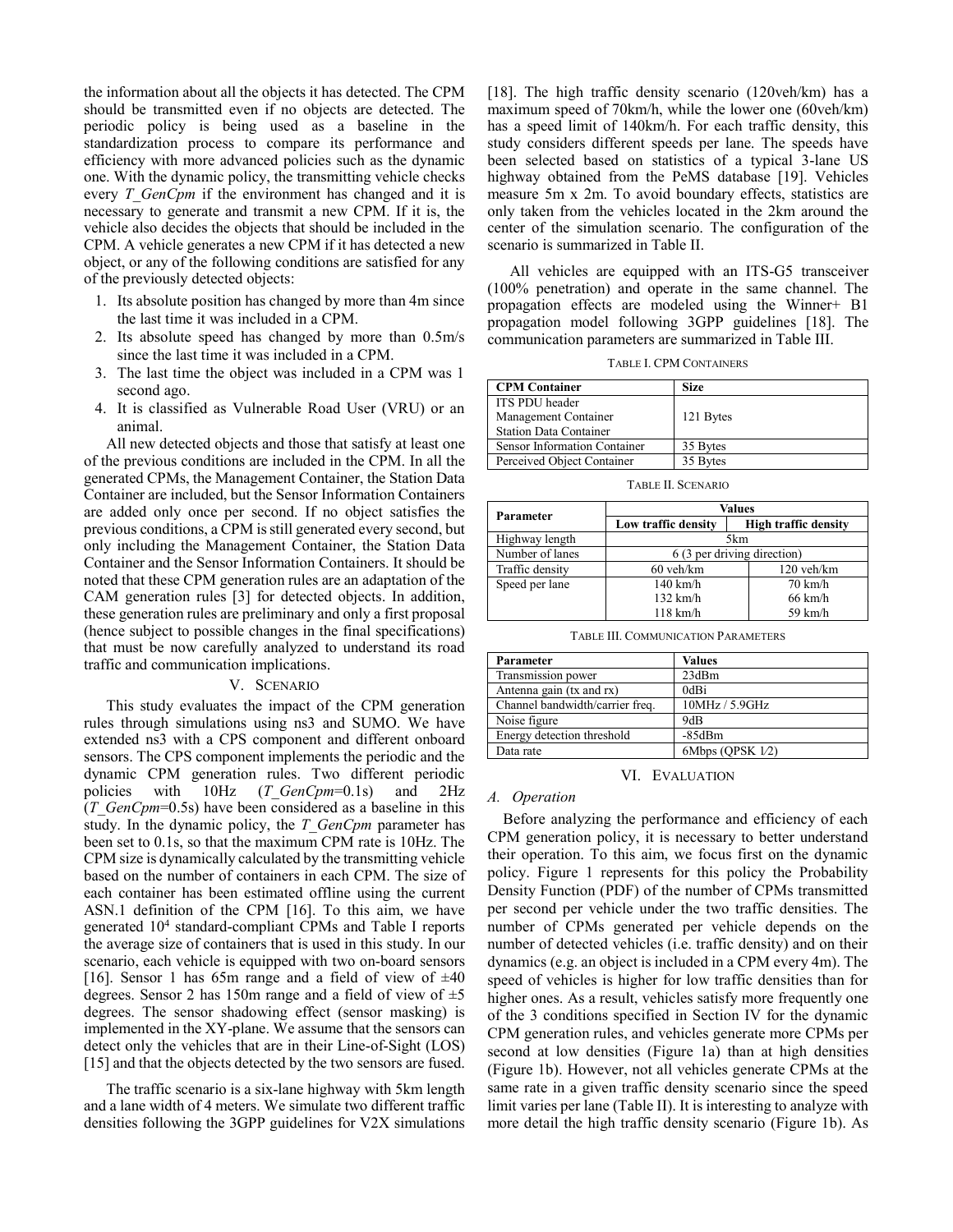previously mentioned, the higher the density the less CPMs are in general generated per vehicle since they travel at lower speeds. The vehicles that travel in the higher speed lane move at 70km/h or 19.4m/s. They will then change their absolute position by more than 4m every 0.21 seconds. Vehicles that detect this change generate then a CPM at 4.8Hz on average. However, [Figure 1b](#page-3-0) shows that there are vehicles that transmit 6-10 CPMs per second. This is the case because a vehicle generates a CPM as soon as one of the vehicles it detects changes its absolute position by more than 4m. If the detected vehicles change their absolute position by more than 4m at different times, the transmitting vehicle will need to generate different CPM messages. This explains why CPM frequency rates as high as 10Hz are observed in the highest traffic density scenario [\(Figure 1b](#page-3-0)). It is also important to emphasize that the frequent transmission of CPMs reporting information about a small number of detected vehicles can result in a loss of efficiency due to a higher number of channel access attempts and redundant headers. Such efficiency might be improved by grouping in a single CPM the information of several detected vehicles in a short period of time.





<span id="page-3-0"></span>[Figure 2](#page-3-1) represents the PDF of the number of objects included in each CPM for the periodic and dynamic CPM generation policies under the two traffic densities. The figure shows that the periodic CPM generation policies augment the size of CPMs since they include a higher number of detected objects per CPM. This is the case because the periodic policies always include in the CPM all the detected objects, while the dynamic policy selects the detected objects to be included in a CPM based on their dynamics. As the traffic density increases, the number of objects included in each CPM increases with the periodic policies because more objects (i.e. vehicles in our study) are detected. However, [Figure 2](#page-3-1) shows that the traffic density does not significantly affect the number of objects included in each CPM with the dynamic policy. This is the case because the speed of vehicles decreases with the traffic density. As a result, vehicles change their absolute position by more than 4m less frequently. So even if we detect more vehicles due to the higher traffic density, the status of a detected vehicle needs to be reported in a CPM less frequently. The obtained results clearly show the benefits of the dynamic policy since it can adapt the number of objects included in each CPM to the traffic density and speed.



<span id="page-3-1"></span>Figure 2. PDF (Probability Density Function) of the number of objects included in each CPM with the dynamic and periodic policies.

# *B. Communications performance*

This section evaluates the impact of the CPM generation policies on the communications performance. To this aim, Table IV shows the average CBR (Channel Busy Ratio) experienced when implementing each CPM generation policy under the two traffic densities. The CBR is measured by each vehicle every second. The CBR is a measure of the channel load, and it is defined as the percentage of time that the channel is sensed as busy. A high CBR value indicates that the channel is very loaded and hence risks saturating. If this happens, the communications performance degrades and the packet delivery ratio decreases [\[20\].](#page-5-19) Table IV shows that the periodic policy operating at 2Hz is the one generating the lowest channel load. On the other hand, the periodic policy at 10Hz generates the highest channel load. The dynamic policy generates intermediate channel load levels (Table IV) in line with the results depicted in [Figure 1](#page-3-0) and [Figure 2.](#page-3-1) These results showed that the dynamic policy generates between 4 and 10 CPMs per second, approximately, and reduces the number of objects per CPM compared to the periodic policies. Consequently, the dynamic policy increases the channel load compared to a periodic policy at 2Hz, but decreases it compared to the periodic policy at 10Hz. Table IV shows that the channel load and CBR increase with the traffic density. However, lower increases are observed with the dynamic policy. In particular, an increase in the traffic density augments the CBR experienced by the dynamic policy by a factor of 1.6, whereas it increases by factors of 2.1 (2Hz) and 1.9 (10Hz) for the periodic policies. This is again due to the same trend observed in [Figure 2.](#page-3-1) When the traffic density increases, the speed of vehicles decreases and vehicles change their absolute position by more than 4m less frequently. As a result, vehicles generate less CPM messages, and the CBR degradation with the traffic density is lower for the dynamic policy than the periodic ones.

TABLE IV. AVERAGE CBR (CHANNEL BUSY RATIO)

| Policy           | <b>Traffic density</b> | <b>CBR</b> |
|------------------|------------------------|------------|
| Periodic at 2Hz  | Low                    | 5.6 %      |
|                  | High                   | 11.9%      |
| Periodic at 10Hz | Low                    | 25.6%      |
|                  | High                   | 49.6%      |
| Dynamic          | Low                    | 19.2 %     |
|                  | High                   | 31.7%      |

The channel load or CBR has an impact on the PDR (Packet Delivery Ratio). The PDR is defined as the probability of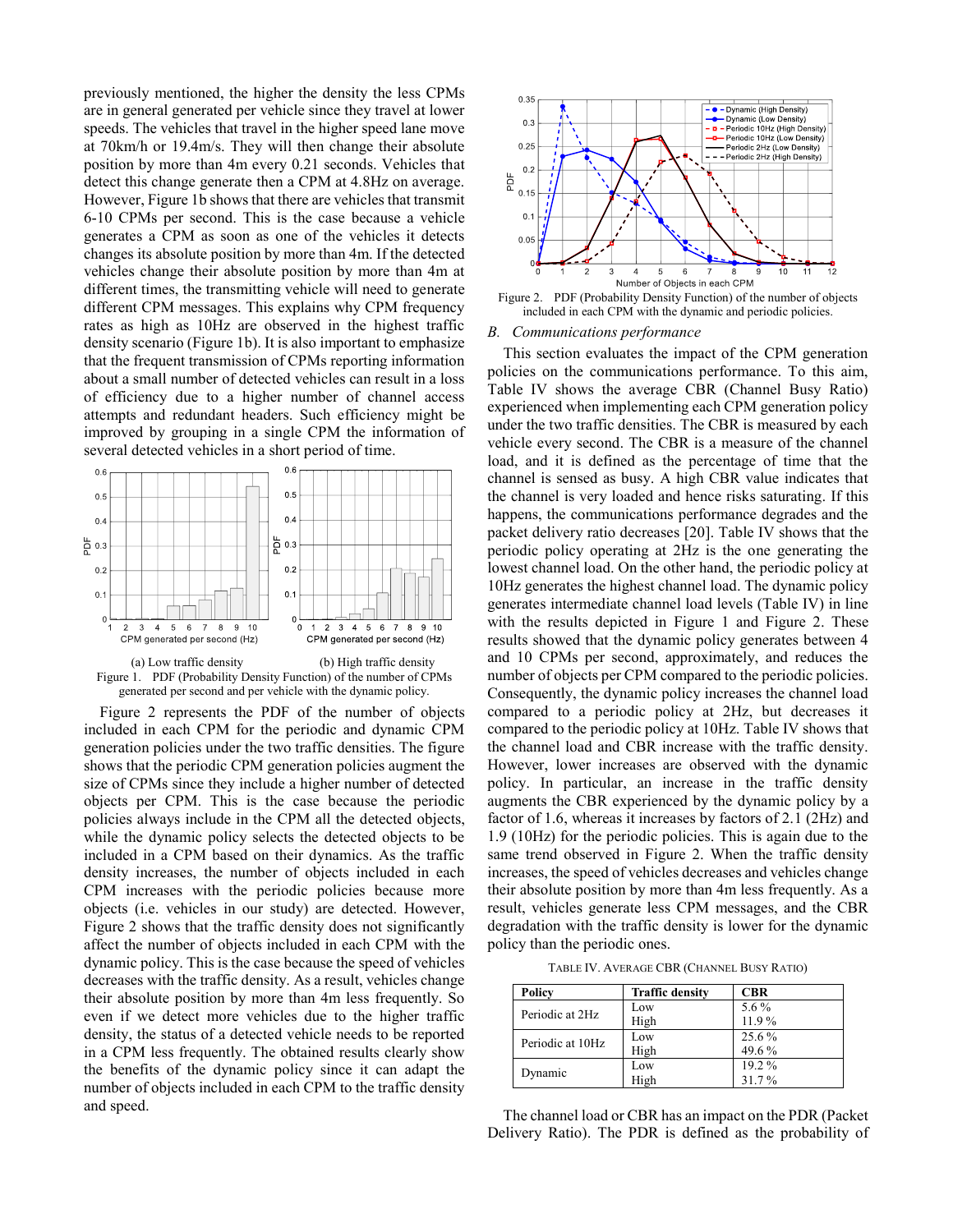successfully receiving a CPM as a function of the distance between the transmitting and receiving vehicles. [Figure 3](#page-4-0) plots the PDR of the periodic and dynamic CPM generation policies under the two traffic densities. The degradation of the PDR with the distance is due to the radio propagation effects. The PDR can also be degraded due to packet collisions or interference when the channel load is high. This effect is highlighted in [Figure 3](#page-4-0) where the arrows indicate the degradation of the PDR as a result of an increase of channel load and packet collisions when the traffic density increases. Table IV already showed how the channel load increases with the traffic density. The resulting PDR degradation observed in [Figure 3](#page-4-0) is hence a consequence of the trends observed in Table IV. Following these trends, [Figure 3](#page-4-0) shows that the periodic policy operating at 2Hz achieves the highest PDR and the policy at 10Hz the lowest one[. Figure 3](#page-4-0) also highlights that the dynamic policy achieves a balance between the two periodic policies. However, it is yet to be seen whether the dynamic policy could improve the network performance and increase the PDR by avoiding the transmission of certain CPM messages without degrading the perception capabilities of vehicles.



<span id="page-4-0"></span>Figure 3. PDR (Packet Delivery Ratio) as a function of the distance between transmitter and receiver.

## *C. Perception capabilities*

This section analyzes the perception capabilities of vehicles as a result of the different CPM generation policies. To this aim, we define the Object Awareness Ratio as the probability to detect an object (vehicle in this study) through the reception of a CPM with its information in a time window of one second. We consider that an object is successfully detected by a vehicle if it receives at least one CPM with information about that object per second. [Figure 4](#page-4-1) depicts the average Object Awareness Ratio as a function of the distance between the detected object and the vehicle receiving the CPM. The results are shown for the periodic and dynamic policies and the two traffic densities. The results obtained show that all policies achieve a high object awareness ratio (higher than 0.989) up to 350m. Beyond 350m, the awareness ratio degrades under higher densities for the dynamic policy and the periodic policy at 10Hz as a result of the higher CBR (Table IV) and lower PDR levels [\(Figure 3\)](#page-4-0). On the other hand, [Figure 4](#page-4-1) shows that from 350m a higher degradation of the awareness ratio is observed for the periodic policy at 2Hz under low traffic densities. This is due to the fact that at such distances the propagation effect becomes dominant when the traffic density is low (there are less packet collisions). All CPM generation policies experience the same degradation due to the propagation since it is not dependent on the channel load.

However, propagation loses affect more negatively the Object Awareness Ratio for the periodic policy at 2Hz since this policy transmits less CPMs.

The value of collective perception or cooperative sensing depends on how timely or fresh is the information received about the detected objects. A vehicle cannot base its driving decision on outdated information. [Figure 5](#page-5-20) plots the time difference between received CPMs with information about the same object or vehicle. The metric (referred to as the time between object updates) is represented as a function of the distance between the object and the vehicle receiving the CPMs for the low traffic density scenario. It is important to emphasize that the CPMs including information about the same object or vehicle might be transmitted by different or multiple vehicles. [Figure 5](#page-5-20) shows that all CPM generation policies provide object updates below 0.1s up to 200m approximately. This time value is reduced to 0.03s with the dynamic policy that can provide updates nearly as frequently as the periodic policy at 10Hz while better controlling the channel load (Table IV) and improving the communications performance [\(Figure 3\)](#page-4-0). This is important to ensure the stability and scalability of the vehicular network that supports the implementation of collective perception. Similar trends have been observed under high traffic densities, but with even lower average time between object updates. The obtained results show that in general all CPM generation rules provide very frequent updates about detected objects. However, we have seen in Table IV and [Figure 3](#page-4-0) that the CPM generation policies can generate non-negligible channel load levels that can degrade the communications performance and impact the network's scalability. It is hence necessary to evaluate whether the current CPM generation policies generate unnecessary redundancy about the detected objects.



<span id="page-4-1"></span>Figure 4. Object Awareness Ratio as a function of the distance between the detected object and the vehicle receiving the CPM.

[Figure 6](#page-5-21) illustrates the number of updates received per second about the same object through the reception of CPMs. This metric is referred to as detected object redundancy and is depicted in [Figure 6](#page-5-21) as a function of the distance between the object and the vehicle receiving the CPM. The degradation observed i[n Figure 6](#page-5-21) with the distance is a direct consequence of the PDR degradation reported i[n Figure 3.](#page-4-0) [Figure 6](#page-5-21) shows that the periodic policy at 10Hz provides around 51 updates per second of the same object at short distances. The dynamic policy can reduce this value to around 30 updates per second and object without degrading the Object Awareness Ratio [\(Figure 4\)](#page-4-1). In addition, the dynamic policy can reduce the channel load (Table IV) and improve the communications performance [\(Figure 3\)](#page-4-0). Despite the gains observed with the